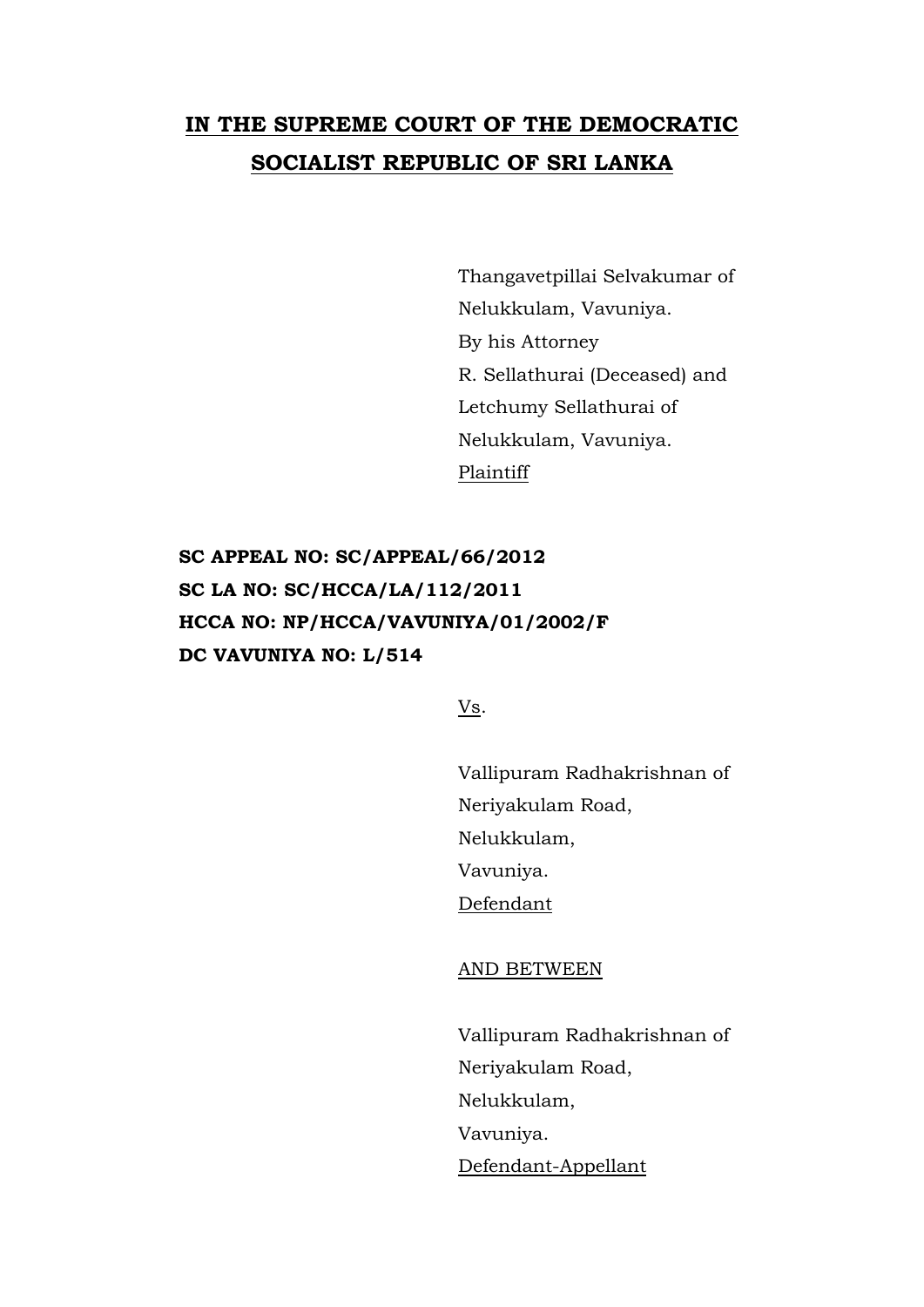Vs.

Thangavetpillai Selvakumar of Nelukkulam, Vavuniya. By his Attorney R. Sellathurai (Deceased) and Letchumy Sellathurai of Nelukkulam, Vavuniya. Plaintiff-Respondent

## AND NOW BETWEEN

Vallipuram Radhakrishnan of Neriyakulam Road, Nelukkulam, Vavuniya. Defendant-Appellant-Appellant

Vs.

Thangavetpillai Selvakumar of Nelukkulam, Vavuniya. By his Attorney R. Sellathurai (Deceased) and Letchumy Sellathurai of Nelukkulam, Vavuniya. Plaintiff-Respondent-Respondent

Before: Vijith K. Malalgoda, P.C., J. K.K. Wickramasinghe, J. Mahinda Samayawardhena, J.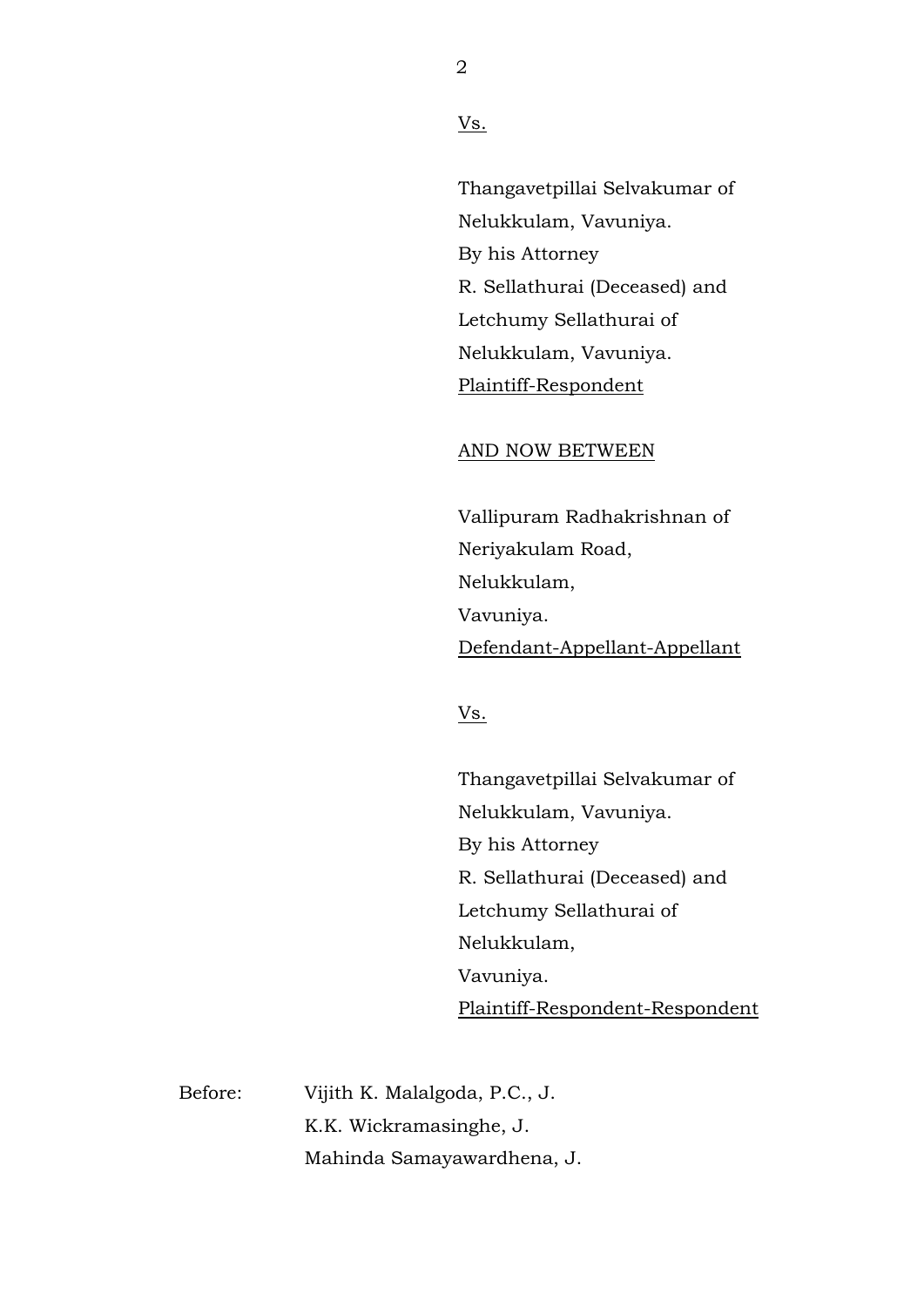Counsel: G. Rajagulendra with S. Devapalan for the Defendant-Appellant-Appellant.

> V. Puvitharan, P.C., with Anuja Rasanayakham for the Plaintiff-Respondent-Respondent.

Argued on: 22.03.2021

Decided on: 04.05.2021

## Mahinda Samayawardhena, J.

The Plaintiff instituted this action in June 2000 in the District Court of Vavuniya seeking a declaration that he is entitled to possess the land in suit on the strength of the Permit marked P2 issued in his name under the Land Development Ordinance, ejectment of the Defendant from the land on the basis that the Defendant has been in unlawful possession of it since January 1999, and damages. The Defendant filed answer seeking dismissal of the Plaintiff's action. In his answer, the Defendant, whilst admitting that he came into possession of the land in late 1998, further took up the position that the land was a state-owned forest land which he cleared for development. He also avers in the answer that the land described in the schedule to the plaint and the land described in the schedule to the answer are different. After trial, the District Court entered Judgment for the Plaintiff and on appeal, the High Court affirmed it. This Court granted leave to appeal against the Judgment of the High Court on the following two questions of law formulated by the Plaintiff:

*(a) Did the High Court err in law when it failed to consider the proper onus of proof in this action?*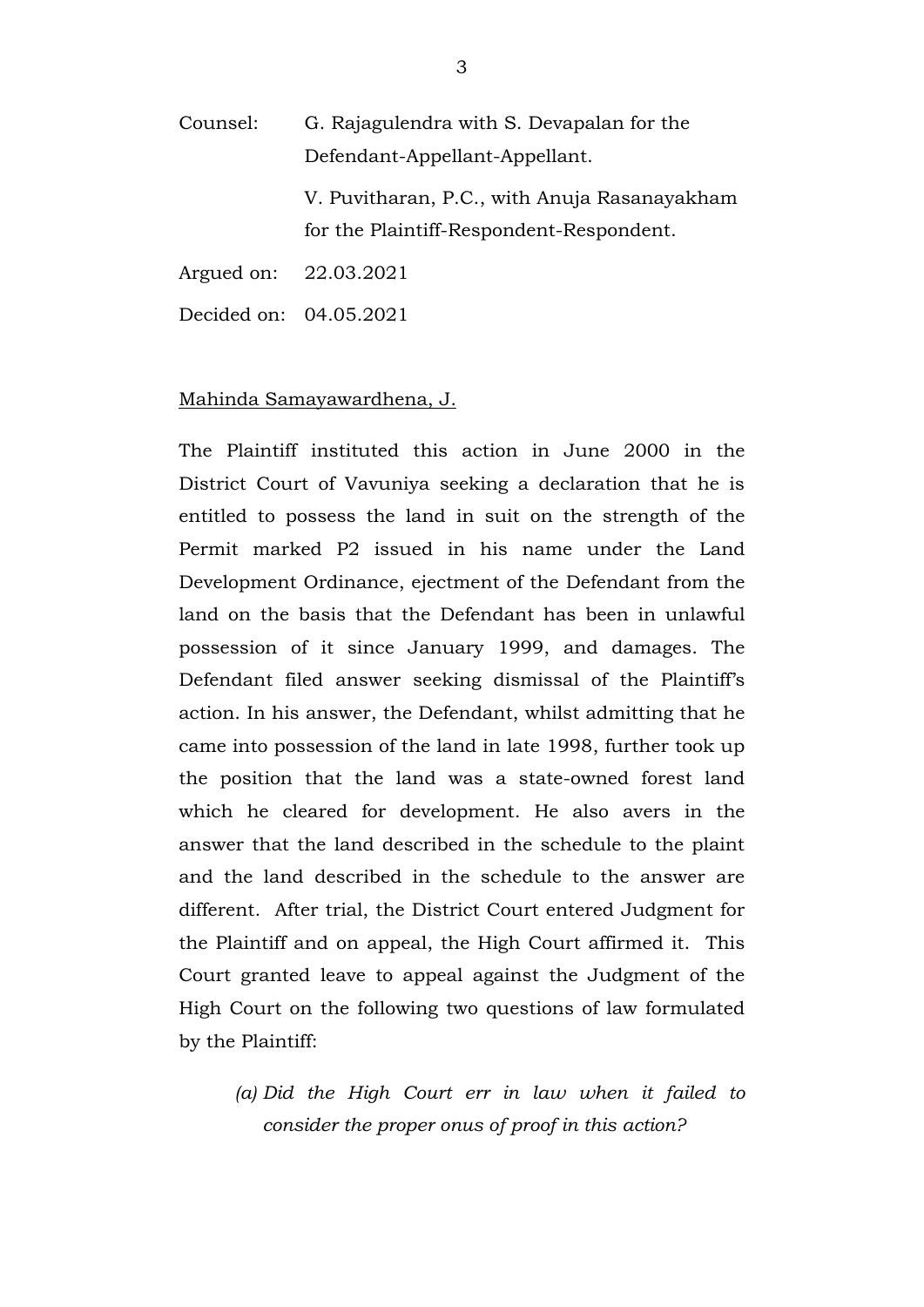*(b) Did the High Court err in law when it failed that the allotment of land described in the schedule to the plaint and the allotment of land described in the schedule to the Power of Attorney has not been identified as one and the same land?*

The first question of law quoted above is unclear, and at the argument, learned counsel for the Defendant-Appellant did not assist the Court to understand it either. However, I believe I was able to discern its meaning by reading the Judgment of the District Court along with the written submissions filed in this Court. Let me explain.

The Defendant raised issue No. 7 on the identification of the land. It reads as follows: "*Are the boundaries of the land*  which are described in the schedule to the plaint and the *boundaries of the land which are claimed by the Defendant one and the same?*" The learned District Judge answered this question in the affirmative.

The land described in the schedule to the plaint and the land described in the schedule to the Permit are the same. The Permit was issued in 1990. The Plaintiff claims the land according to the metes and bounds described in the Permit.

In the schedule to the plaint, the boundaries given are as follows: North by the land of V. Ponniah and Road; East by the land of Suppiah Kathiresan; South by the land of R. Ponnammah; and West by the Path.

The answer of the Defendant was filed in 2001 – eleven years after the Permit was issued. In the schedule to the answer, the boundaries given are as follows: North by the land of Mahadevan; East by the State Forest; South by the land of Sivarasa; and West by the Neriyakulam Road.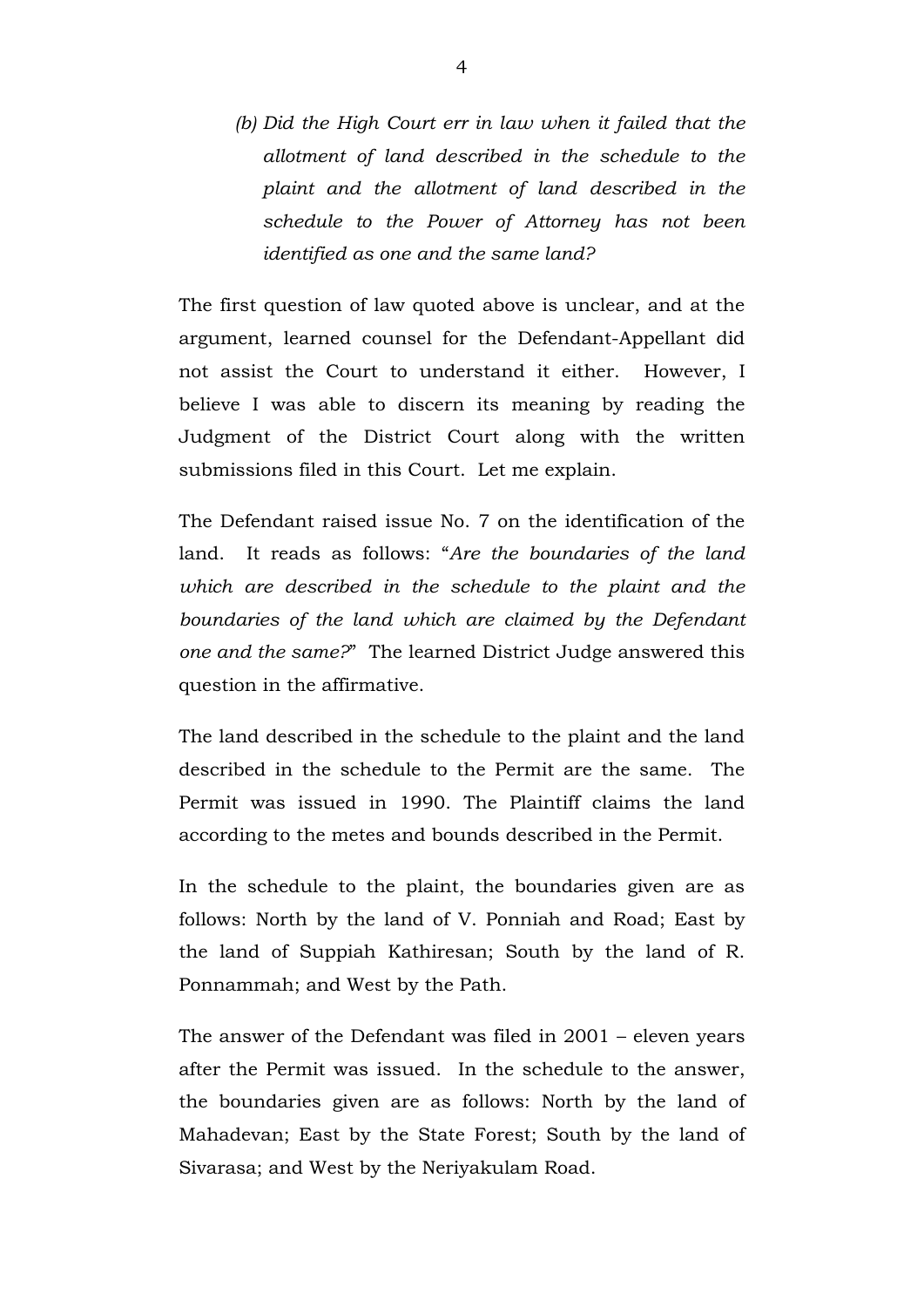It is relevant to bear in mind that the land in question and the parties to this action are from Vavuniya in the Northern Province. Many people in this province were displaced due to the civil war; perhaps as a result, the names of the claimants of the adjoining lands may have also changed over the years.

It is true that the Plaintiff has not taken out a commission to identify the land described in the schedule to the plaint. However, in the facts and circumstances of this case, this does not go to the root of the Plaintiff's case. The Permit P2 has been issued by the Land Officer in Vavuniya. At the trial, the Land Officer was summoned to give evidence on behalf of both parties. When he was summoned by the Defendant, he stated in his evidence that the Defendant made an application to him for a Permit to the land he was in possession of, and when he checked with the Settlement Officer and examined the Land Ledger, Alienation Registry etc., he realised that a Permit had already been issued on the land. The Land Officer then informed the Defendant of his findings. The Permit the Land Officer made reference to, was the Permit issued to the Plaintiff. At that point in time, the Defendant had not taken up the position that he was claiming a different land. This means the land described in the schedule to the Permit (and the plaint) and the land claimed by the Defendant are the same. The Land Officer was not cross-examined further on this matter. On this basis, the identification of the land was established before Court.

However, the learned District Judge states in his Judgment that the burden is on the Defendant to prove that the two lands – the land described in the Permit and the land in the possession of the Defendant – are different. This finding is erroneous. The burden is on the Plaintiff to prove that the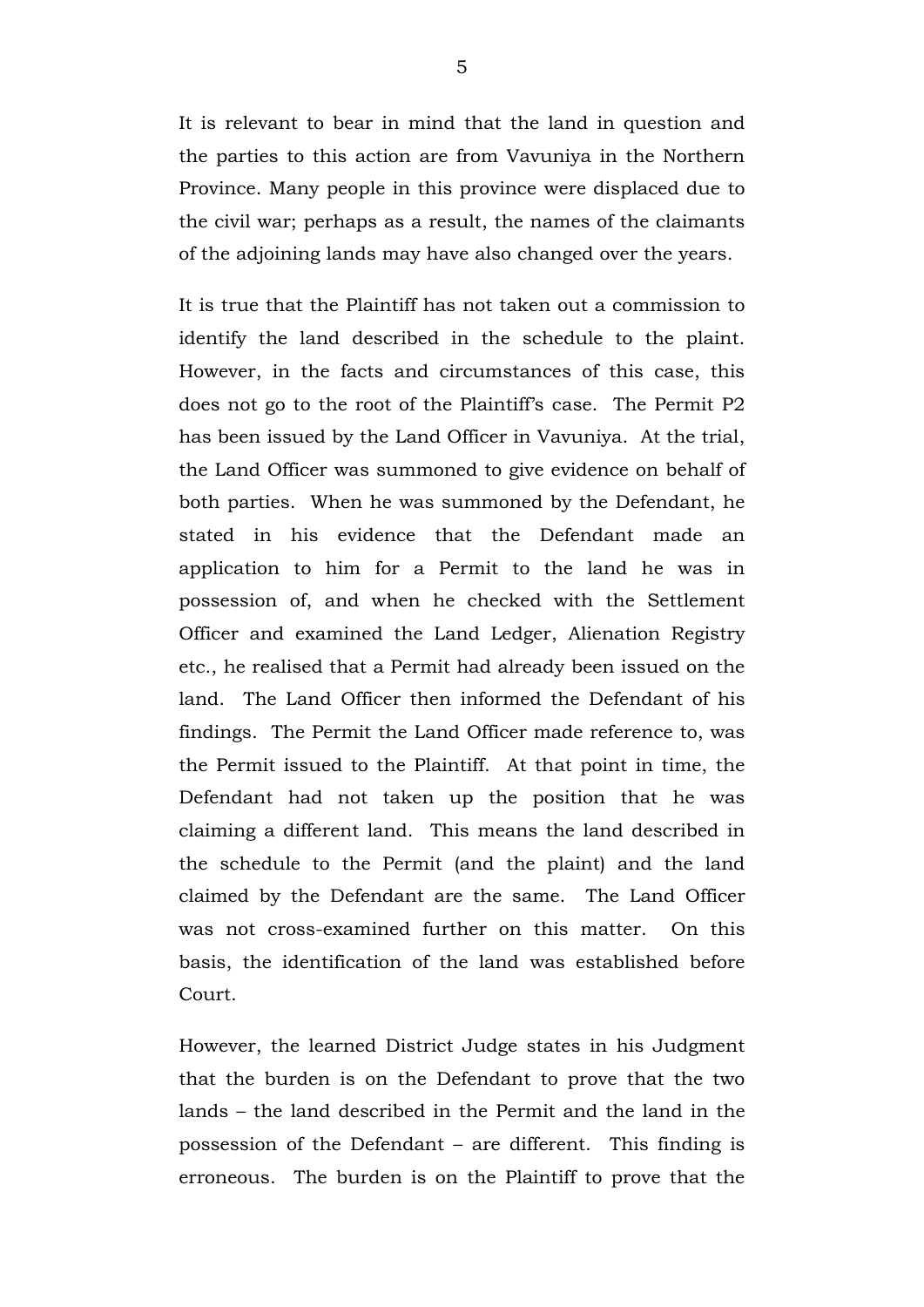land the Defendant is in possession of is the same as that described in the schedule to the plaint. However, no prejudice was caused thereby to the Defendant as the Plaintiff had already adduced evidence and the learned District Judge had already accepted that the land the Defendant is currently in possession of is the land described in the Permit and the plaint.

In the Judgment of the High Court, there is no specific reference to the burden of proof in terms of the identification of the corpus. The two sets of written submissions filed by the Defendant before the High Court are available in the brief. In the said written submissions, the Defendant has not taken up this issue on the burden of proof. The said written submissions are largely if not solely dedicated to the defects in the Plaintiff's Power of Attorney (as the action was filed by a Power of Attorney holder). If the Defendant did not take up such a matter before the High Court, the formulation of the first question of law in the manner as it stands is misleading. I answer the first question of law against the Defendant.

However, even if this question was answered in favour of the Defendant, I would not be inclined to set aside the Judgment of the High Court on that basis, as I am satisfied the Plaintiff has discharged his burden in establishing the identity of the corpus.

Let me now turn to the second question of law. Similar to the first, this question is also not very clear. I am unable to comprehend why it was raised. This question suggests that the land described in the schedule to the plaint and the land described in the schedule to the Power of Attorney are different. Perusal of the two reveals this is not so.